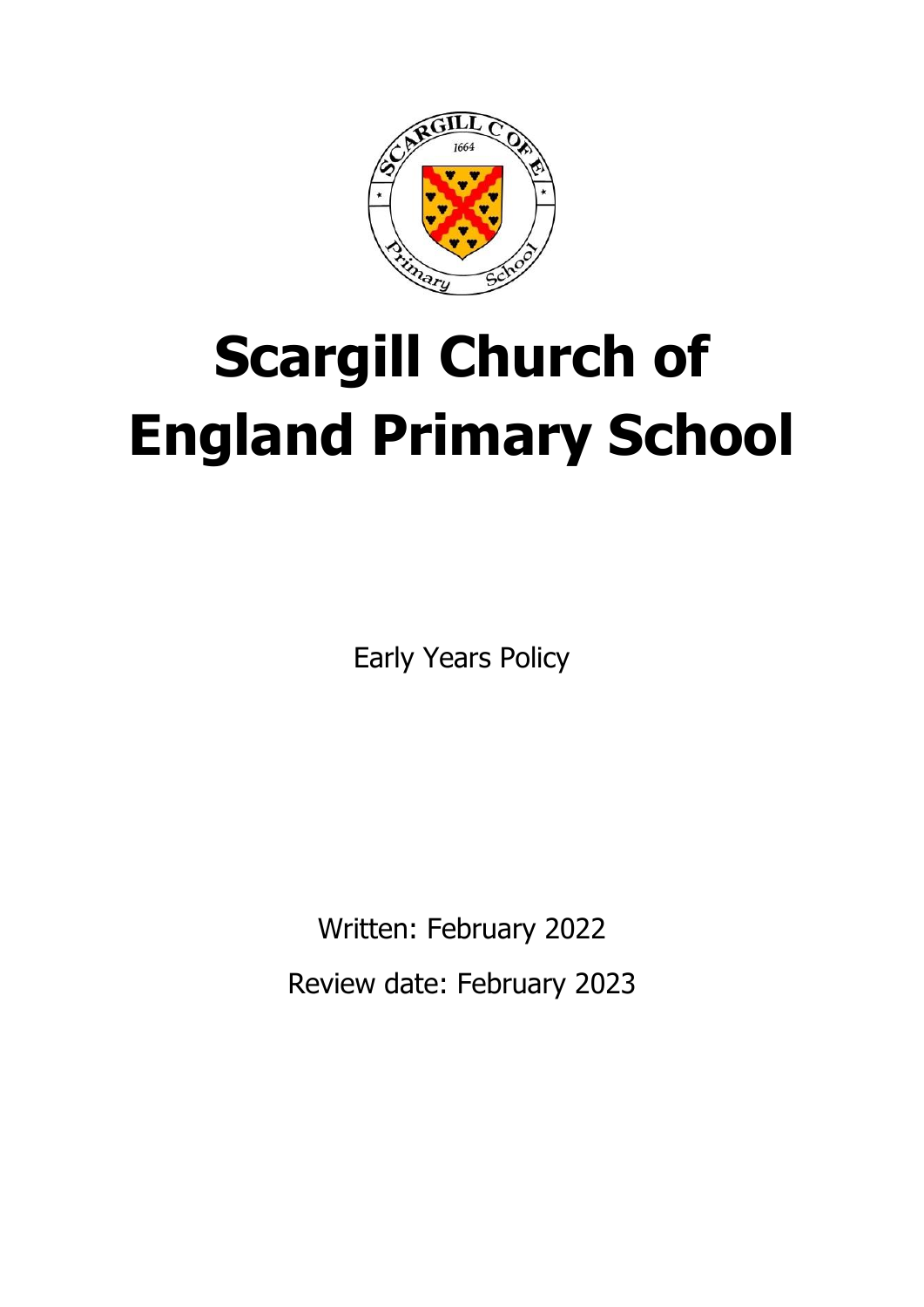# **Statement of intent**

At Scargill CE Primary School, we greatly value the importance of the early years foundation stage (EYFS) in providing a secure foundation for future learning and development.

"The EYFS unit at Scargill school aims to provide a provision of high quality teaching and learning within a stimulating, safe environment providing care and nurture to all pupils. All children are treated as individuals so that their own needs are met regardless of their background or starting point. The strong Christian ethos supports children well so that they leave the unit: self-motivated, independent, happy and energised, they will be creative, confident, secure and ready to continue their journey into becoming lifelong learners, to have the ability to form good relationships and be prepared for life."

2The Statutory Framework for the Early Years Foundation Stage (EYFS) 2021 sets the standards that all early years' providers must meet and 'have regard to', to ensure that children learn and develop well and are kept healthy and safe. It promotes teaching and learning to ensure children's 'school readiness' and gives children the broad range of knowledge and skills that provide the right foundation for good future progress through school and life. 2

We seek to provide:

- **Quality and consistency**, so that every child makes good progress and no child gets left behind.
- **A secure foundation** through learning and development opportunities which are planned around the needs and interests of each child and are assessed and reviewed regularly.
- **Partnership working** between practitioners and parents.
- **Equality of opportunity** and anti-discriminatory practice, ensuring that every child is included and supported.

#### **LEGISLATION**

The Statutory Framework for the Early Years Foundation Stage (2021) sets the standards for learning, development and care for children from birth to 31st August following their fifth birthday under the Childcare Act 2006. Development Matters is the non-statutory curriculum guidance that can be used from September 2021.

This policy had due regard to statutory guidance including, but not limited to the following:

- DfE (2021) 'Statutory framework for the early years foundation stage'
- DfE (2021) 'Keeping children safe in education'

This policy is intended to be used in conjunction with the following school policies:

• Behaviour Policy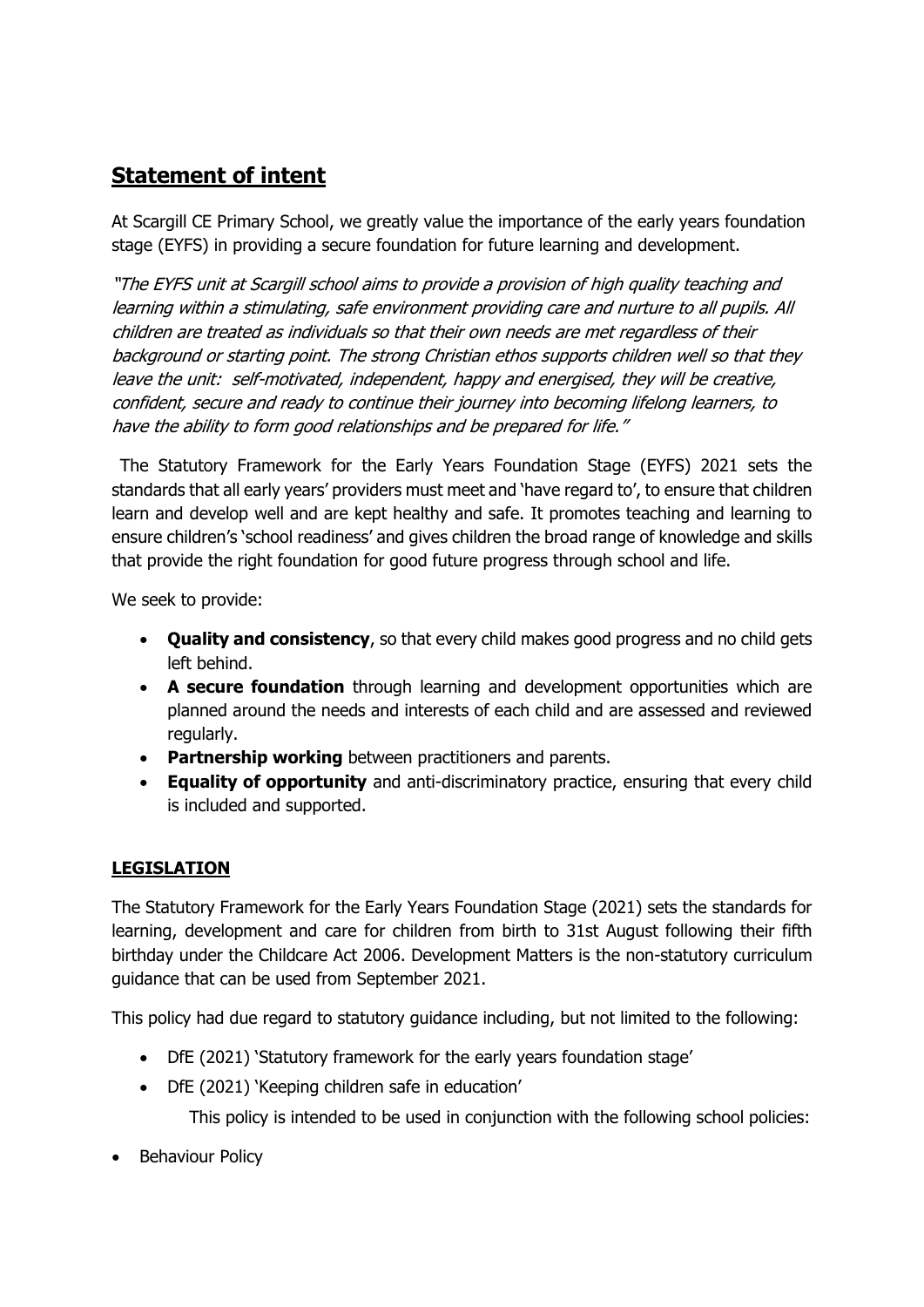- Special Educational Needs and Disabilities (SEND) Policy
- Teaching and Learning Policy
- Child Protection and Safeguarding Policy
- Allegations of Abuse Against Staff Policy
- Equal Opportunities Policy
- Administering Medication Policy
- Health and Safety Policy
- Data Protection Policy
- Photography Policy
- Complaints Procedures Policy

# **Roles and responsibilities**

- The governing board has the overall responsibility for ensuring there is a policy in place to safeguard children that includes an explanation of the action to be taken when there are safeguarding concerns about a child, the use of mobile phones and cameras, and staff safeguarding training requirements. These issues are addressed in part in this policy and in further detail in the school's Child Protection and Safeguarding Policy and Photography Policy.
- The governing board has the overall responsibility for ensuring there is a policy in place in the event of an allegation being made against a member of staff. These issues are addressed in the school's Allegations of Abuse Against Staff Policy.
- The governing board has the overall responsibility for the implementation of this policy.
- The governing board has overall responsibility for ensuring that this policy does not discriminate on any grounds, including, but not limited to, ethnicity/national origin, culture, religion, gender, disability or sexual orientation.
- The governing board has responsibility for handling complaints regarding this policy, as outlined in the school's Complaints Procedures Policy.
- The EYFS lead, in conjunction with the Executive Head and Head of School, has responsibility for the day-to-day implementation and management of this policy.
- Staff, including teachers, support staff and volunteers, are responsible for familiarising themselves with, and following, this policy.
- Staff, including teachers, support staff and volunteers, are responsible for remaining alert to any issues of concern in children.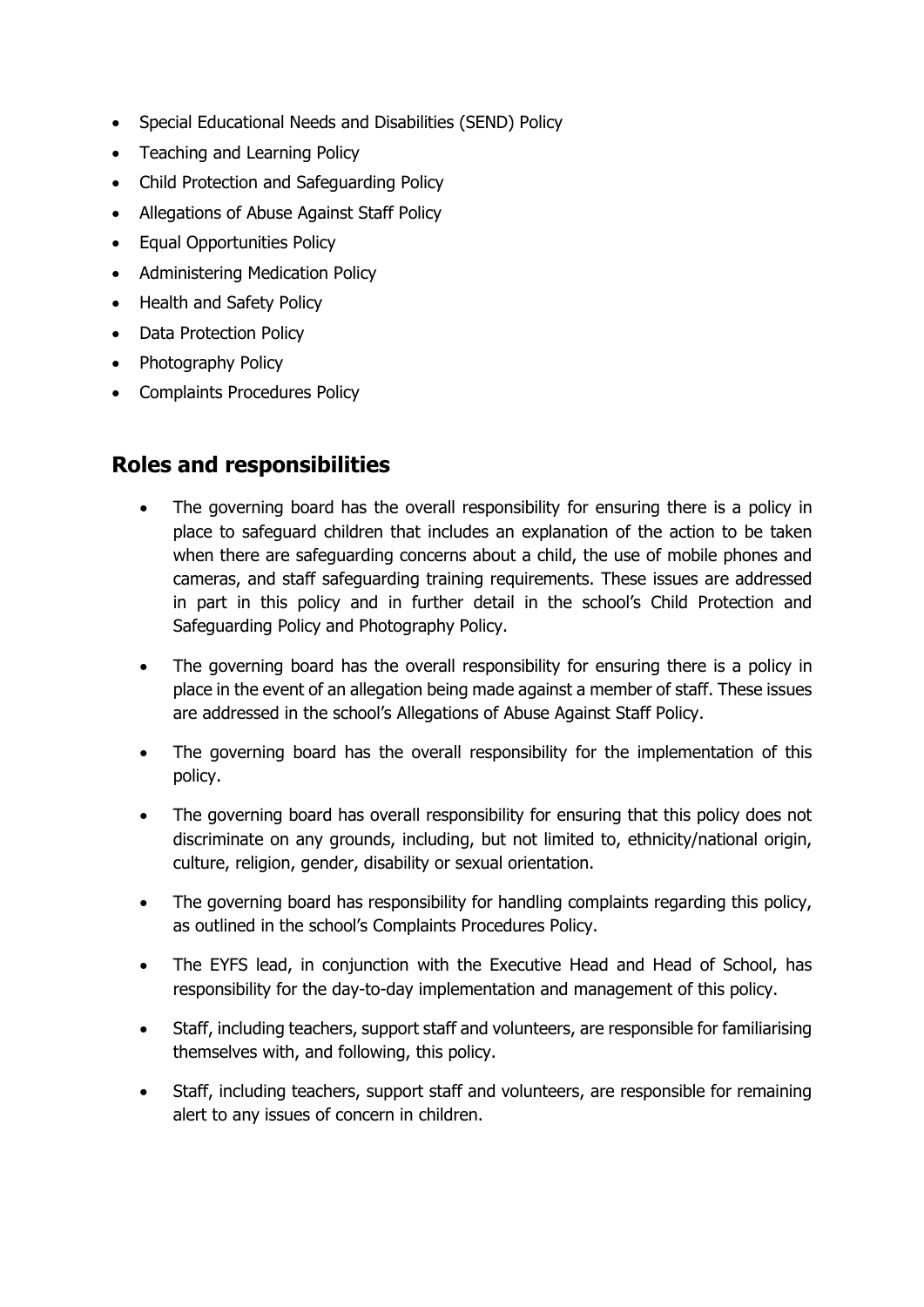#### **OVERARCHING PRINCIPLES**

EYFS at Scargill is based upon seven key features of effective practice:

- 1. The best for every child
- 2. High Ouality Care
- 3. The Curriculum: what we want the children to learn
- 4. Pedagogy: helping children to learn
- 5. Assessment: Checking what children have learnt
- 6. Self Regulation and executive function
- 7. Partnership with parents

#### **Learning and Development**

There are seven areas of learning and development of which three are "prime areas," and four "specific areas." The prime areas are;

- Communication and language
- Physical development
- Personal, social and emotional development.

The specific areas are;

- Literacy
- Mathematics
- Understanding of the world
- Expressive arts and design

Through careful assessments and observations, including information provided by parents and other settings, children's development levels are assessed. The balance will shift towards a more equal focus on all areas of learning as children grow in confidence and ability within the three prime areas. However, if a child's progress in any prime area gives cause for concern, staff will discuss this with the child's parents and/or carers and agree how to support the child.

Each area of learning and development is implemented through planned, purposeful play and through a mix of adult-led and child-initiated activity. Play is used as an essential part of children's development, building their confidence as they learn to explore, to think about problems, and relate to others. Children learn by leading their own play, and by taking part in play which is guided by adults.

Scargill will respond to each child's emerging needs and interests, guiding their development through warm, positive interaction. As a child grows older, and as their development allows, it is expected that the balance will gradually shift towards more activities led by adults, to help them prepare for more formal learning, ready for Year 1.

Scargill recognises that children learn and develop in different ways and at different rates and these are reflected in practice. We value all areas of learning and development equally and understand that they are inter-connected.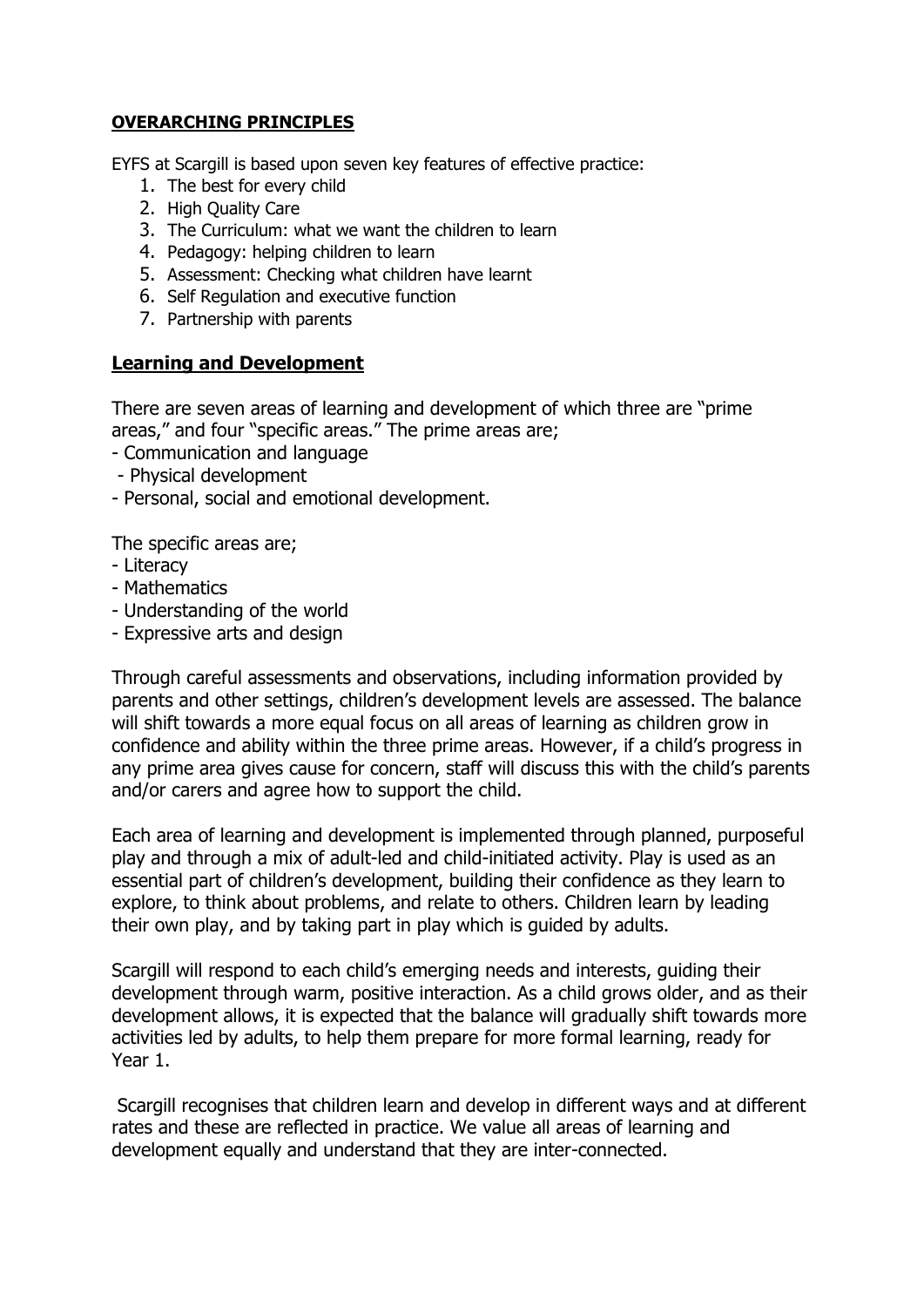The three main characteristics of effective teaching and learning that are used are; • **playing and exploring** - children investigate and experience things, and 'have a go';

• **active learning** - children concentrate and keep on trying if they encounter difficulties, and enjoy achievements;

• **creating and thinking critically** - children have and develop their own ideas, make links between ideas, and develop strategies for doing things.

Effective teaching and learning builds and extends upon prior learning and following children's interests. Effective planning is informed by observations of the children to ensure we follow their current interests and experiences. These observations are recorded in the children's individual 'Learning Journeys'.

Play based learning is paramount and children direct their own learning from carefully planned opportunities provided by staff. Staff will enhance play and extend as needed to further individual learning. Through play, our children explore and develop learning experiences, which help them make sense of the world. They practise and build up ideas, and learn how to control themselves and understand the need for rules. They have the opportunity to think creatively alongside other children as well as on their own. They communicate with others as they investigate and solve problems. They express fears or re-live anxious experiences in controlled and safe situations.

Features of effective teaching and learning that relate and apply to the EYFS setting at Scargill are:

• the partnership between teachers and parents and/or carers, so that our children feel secure at School and develop a sense of well-being and achievement;

• the understanding that teachers have, of how children develop and learn, and how this affects their teaching;

• the range of approaches used that provide first-hand experiences, give clear explanations, make appropriate interventions and extend and develop play and talk or other means of communication in a language rich environment;

• the carefully planned educational programme that helps children work towards the Early Learning Goals throughout EYFS;

• the provision for children to take part in activities that build on and extend their interests and develop their intellectual, physical, social and emotional abilities;

• the encouragement for children to communicate and talk about their learning, and to develop independence and self-management;

• the support for learning with appropriate and accessible indoor and outdoor space, facilities and equipment and continuous provision that encourages the children to learn in the absence of an adult; and

• the identification of the progress and future learning needs of children through observations, which are shared with parents and/or carers.

#### **INCLUSION**

We value the diversity of individuals within our Schools and do not discriminate against children because of 'differences'. All children at Scargill are treated fairly, regardless of ethnicity, religion or cultural background. All children and their families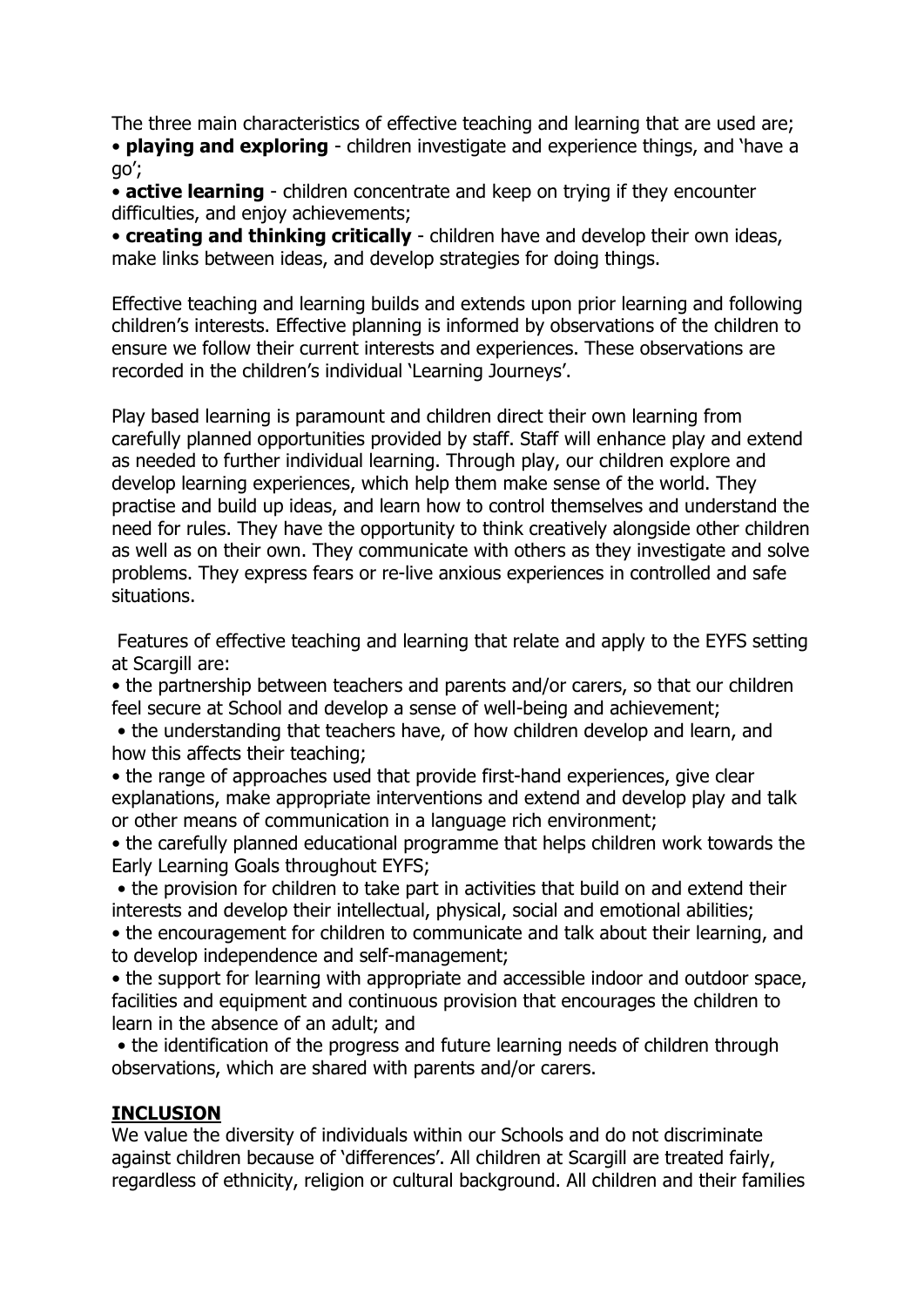are valued within our Schools. At Scargill we believe that every child matters. We give our children every opportunity to achieve their best. The EYFS teacher/lead and/or SENDCO will discuss any cause for concern in a child's progress, especially in the prime areas of learning, with the child's parents. A strategy of support will be agreed upon and consideration will be taken as to whether the child may have a special educational need or disability which requires additional support.

The school takes reasonable steps to provide opportunities for children with EAL to use their home language in play and learning whilst also ensuring that these children have sufficient opportunities to reach a good standard of English. During assessment, if a child is found to not have a strong grasp on English, the EYFS teacher/lead or SENDCO will contact the child's parents to establish their home language skills to assess if there is cause for concern about a language delay.

#### **The learning environment and outdoor spaces**

The classroom is organised in such a way that children can explore and learn in a safe environment.

Children have access to an enclosed outdoor play area, and daily outdoor activities are planned, unless circumstances, such as the weather, would make outdoor activity inappropriate and unsafe.

There are seven toilet facilities available to the EYFS, and there are hygienic changing facilities located near the Reception class containing a supply of spare clothes.

#### **Mobile phones and devices**

For the purposes of this policy, the term 'mobile phone' refers to any electronic device that can be used to take images or record videos, including tablets.

Photography policies and procedures are addressed in full in our Photography Policy.

Use of mobile phones by staff members:

Staff members must not use personal mobile phones or cameras when children are present other than to check calendar dates.

Mobile phones should be safely stored and in silent mode whilst children are present.

Staff may take mobile phones on trips, but they must only be used in emergencies and should not be used when children are present. Mobile phones must not be used to take images or videos at any time during trips.

Staff may use their professional judgement in emergency situations.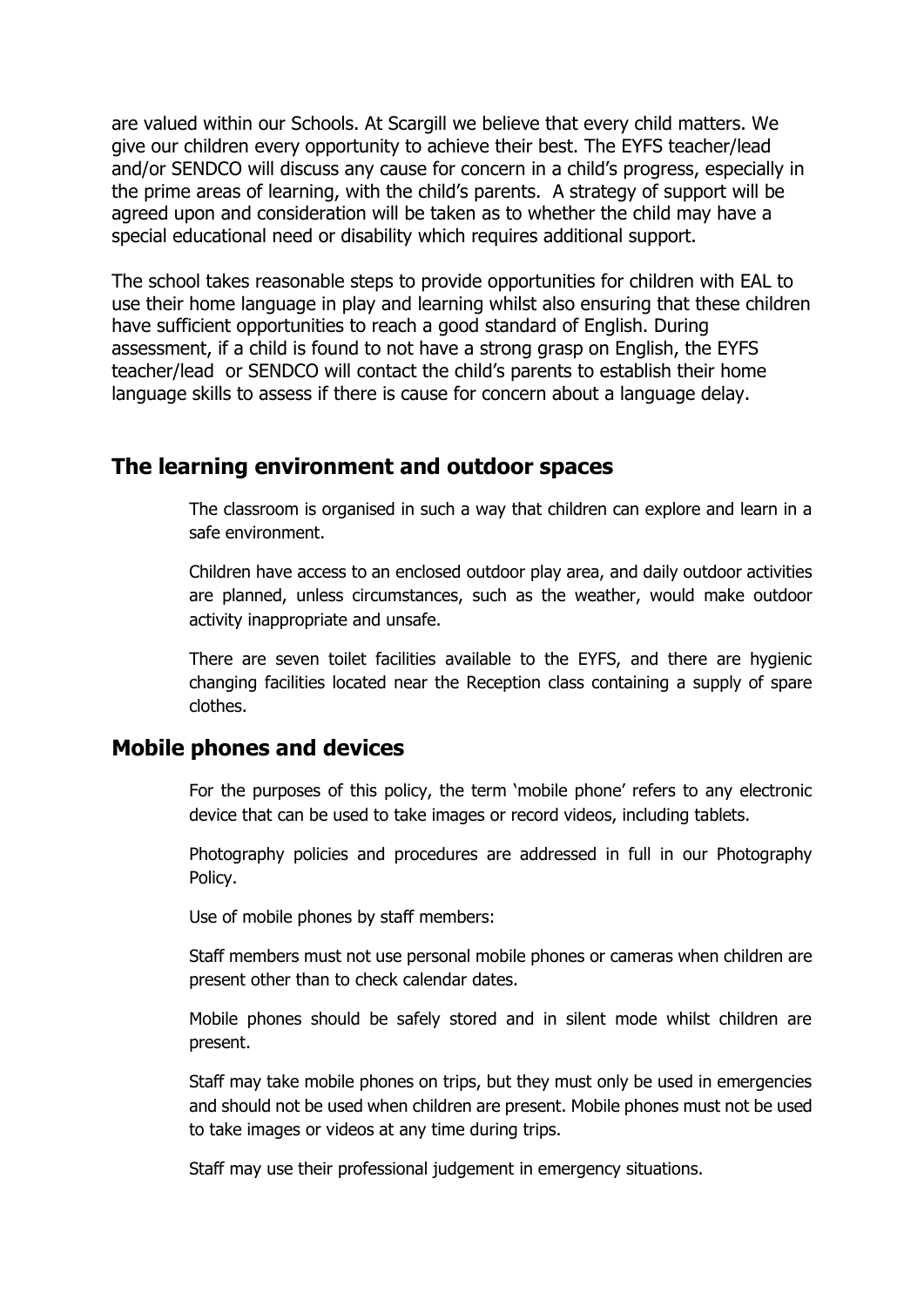Staff must report any concerns about another staff member's use of mobile phones to the DSL, following the procedures outlined in the Child Protection and Safeguarding Policy and the Allegations of Abuse Against Staff Policy.

Use of mobile phones by parents, visitors and contractors

Parents, visitors and contractors are not permitted to take photographs or record videos without prior permission.

Parents may take photographs and videos during school events for their own use and must not be shared on social media or the internet.

Parents may take group photographs at school events but only with the informed consent of the parents of the children involved.

The school strongly advises against the publication of any photographs or videos taken at the school or school events on social media

Staff must report all concerns about parents, visitors and contractors to the DSL, following the procedures outlined in the Child Protection and Safeguarding Policy.

Use of the school's mobile phones and cameras

Staff are provided with a school device to ensure that only school devices are used to take photographs and videos.

School devices must have passcode protection.

School devices must only be used for work related matters.

School devices must only be used to take photographs in the presence of another staff member and only with the consent of the child's parent.

Staff must not take photographs of bruising or injuries for child protection reasons. Instead, recording concerns forms and body maps are used to record observations relating to child protection concerns – these can be acquired from the DSL.

Where staff members have concerns over material on a school device, they must report all concerns to the DSL, following the procedures outlined in the Child Protection and Safeguarding Policy.

#### **Health and safety**

A first-aid box is located in the EYFS Area.

Only medicine prescribed to a child by a doctor or dentist will be administered.

The school's Administering Medication Policy outlines the procedures for administrating medicines.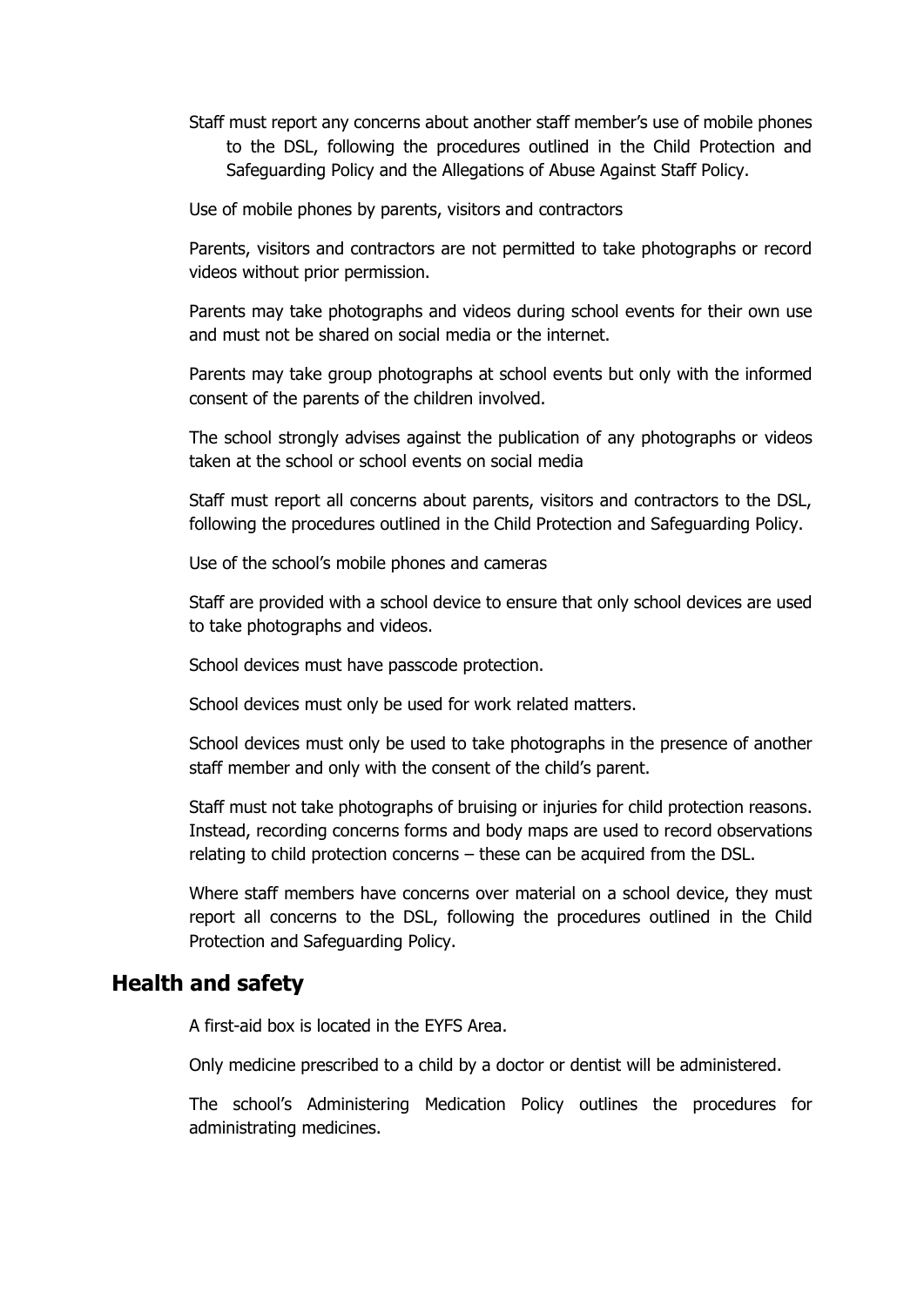The EYFS lead/teacher will report any accident or injury involving a child to their parents on the day it occurs, and any first-aid treatment administered to a child will also be reported to their parents.

Accidents and injuries will be recorded in an accident book, located in the by the first aid box or in the school office.

The head of school will report any serious accident, illness, injury, or death of a child whilst in the school's care to Ofsted as soon as is reasonably practicable, but within 14 days of the incident occurring. Local child protection agencies will also be notified.

The school has a Fire Evacuation Plan in place.

The headteacher will notify Ofsted of any incidents of food poisoning affecting two or more children within 14 days of the incident.

Information about any dietary requirements, preferences, food allergies and any special health requirements a child has will be recorded.

Fresh drinking water is available at all times.

Smoking is not permitted on the school premises.

The Health and Safety Policy outlines the full health and safety policies and procedures.

#### **Staff taking medication or other substances**

The school implements a zero-tolerance approach to drugs and alcohol misuse.

The use of alcohol or any other substance that may affect the ability to care for children by a member of staff will not be tolerated. If there is a reason to believe a member of staff is under the influence of alcohol or any other substance, they will not be allowed to work directly with children and further action will be taken.

Any member of staff taking medication which may affect their ability to care for children will seek medical advice. Staff will only be allowed to work directly with the children if it is confirmed that the medication is unlikely to impair their ability to look after children properly.

#### **Staffing**

A robust Recruitment Policy is in place, which aims to ensure that members of staff employed in the EYFS are suitable.

Upon employment, all EYFS staff receive induction training to ensure that they understand their roles and responsibilities, including information about emergency evacuation procedures, safeguarding, child protection and health and safety.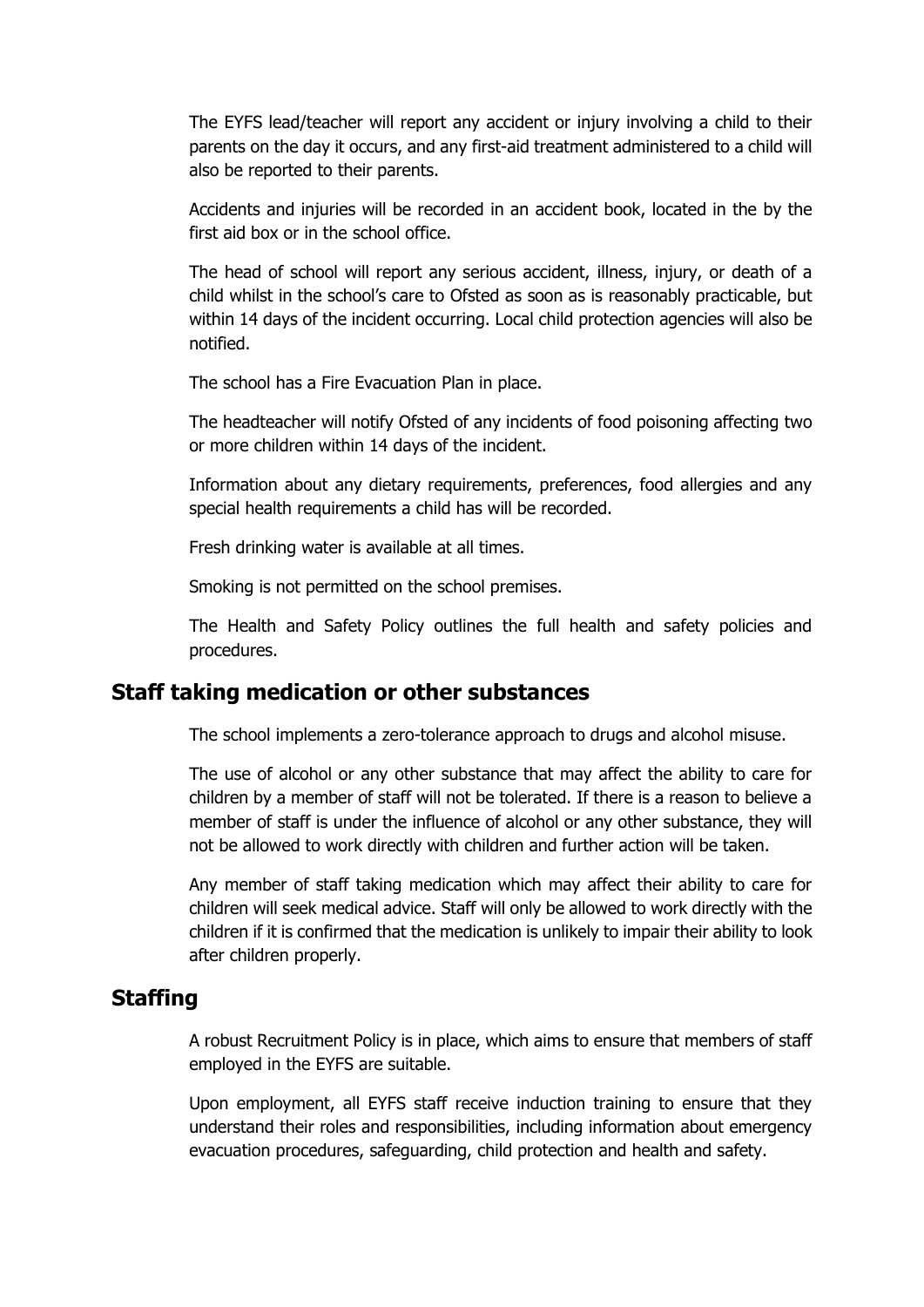Staff will be supported to undertake the appropriate training and professional development to ensure children receive the best quality learning experience.

All members of staff who have contact with children and families will be supervised by the EYFS lead. The supervision will provide opportunities for staff to:

- Discuss any issues, particularly concerning the development or wellbeing of children, including any child protection concerns.
- Identify solutions to address issues.
- Receive coaching to improve their effectiveness.

The EYFS lead holds at least a full and relevant level 3 qualification alongside at least two years' experience working in an early years setting. At least half of the other EYFS staff hold a full and relevant level 2 qualification.

There will be at least one member of staff on the school premises who has a current paediatric first-aid (PFA) certificate. With exception of going on school trips as the first aid will be on the trip.

Any member of staff who has sole responsibility for looking after a group of children will also hold an Emergency First Aid (EFA) certificate.

All newly qualified staff with a level 2 or 3 qualification will be EFA trained.

The school will organise PFA and EFA training to be renewed every three years.

The list of staff who hold PFA certificates can be found in the school office.

The school provides a staffing ratio in line with the safeguarding and welfare requirements set out in the 'Statutory framework for the early years foundation stage'.

Only members of staff with level 2 English and maths qualifications will count towards the staffing ratios at level 3.

## **Information and records**

Information is stored in line with the GDPR and the Data Protection Act 2018, and with regard to the school's Data Protection Policy.

The following information is recorded for each child:

- The child's name and date of birth
- The name and address of every parent or carer who is known to the school, and which parent or carer the child normally lives with
- The emergency contact details of the child's parent or carer

## **Monitoring and review**

This policy is reviewed annually by the governing board and the headteacher.